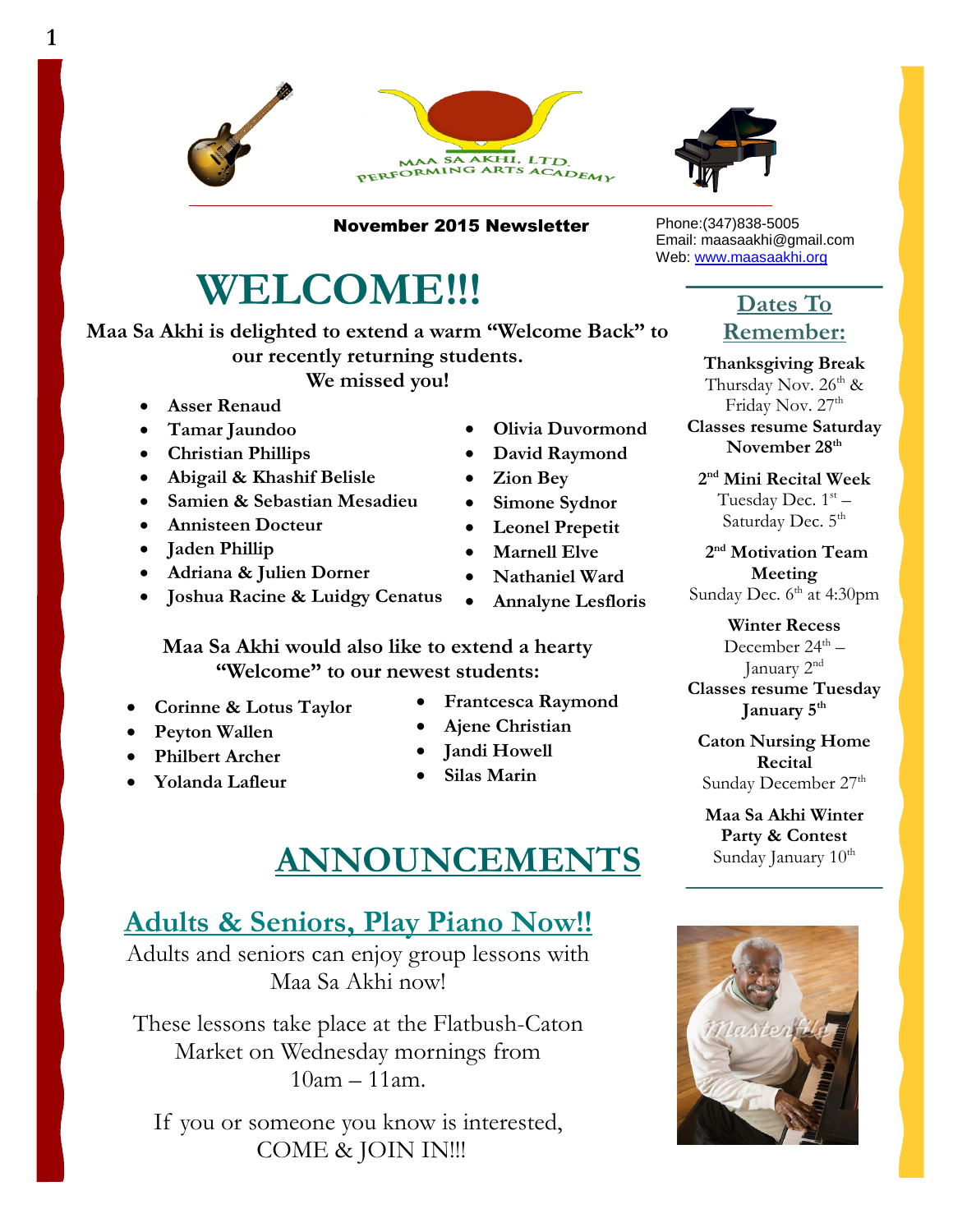

**DANCE! DANCE! DANCE!!!**

BRAND NEW!!! MAA SA AKHI IS NOW OFFERING:

**BALLET** (AGES 4 & UP) **MODERN DANCE** (AGES 4 & UP) **CREATIVE MOVEMENT** (AGES 3-5) **JAZZ DANCE** (AGES 4 & UP)

WE ARE ALSO CONTINUING OUR **AFRICAN DANCE** CLASS (ALL AGES)

#### **COME ON IN AND REGISTER TODAY!!!**





## **Mr. Ankh Ra's Master Vocal Class Is Back!!!**

Renowned and exceptional vocal coach, Ankh Ra Amenhetep is returning to Maa Sa Akhi to teach his monthly master vocal class!

Come learn from this extraordinary vocal master. Everyone is welcome, so spread the word to all who may be interested!

### **MOTIVATION TEAM FALL 2015!**

Do you appreciate Maa Sa Akhi? Would you like helping us insure we can support our grant and scholarship students? Do you have fundraising ideas you want to share and help motivate our entire Maa Sa Akhi family to succeed? Then you may very well qualify to be on our Motivation Team!!

Applications are now available. For more details, please call our office at 347-414-5486.

Together we'll become all we can be to guide our students to EXCELLENCE!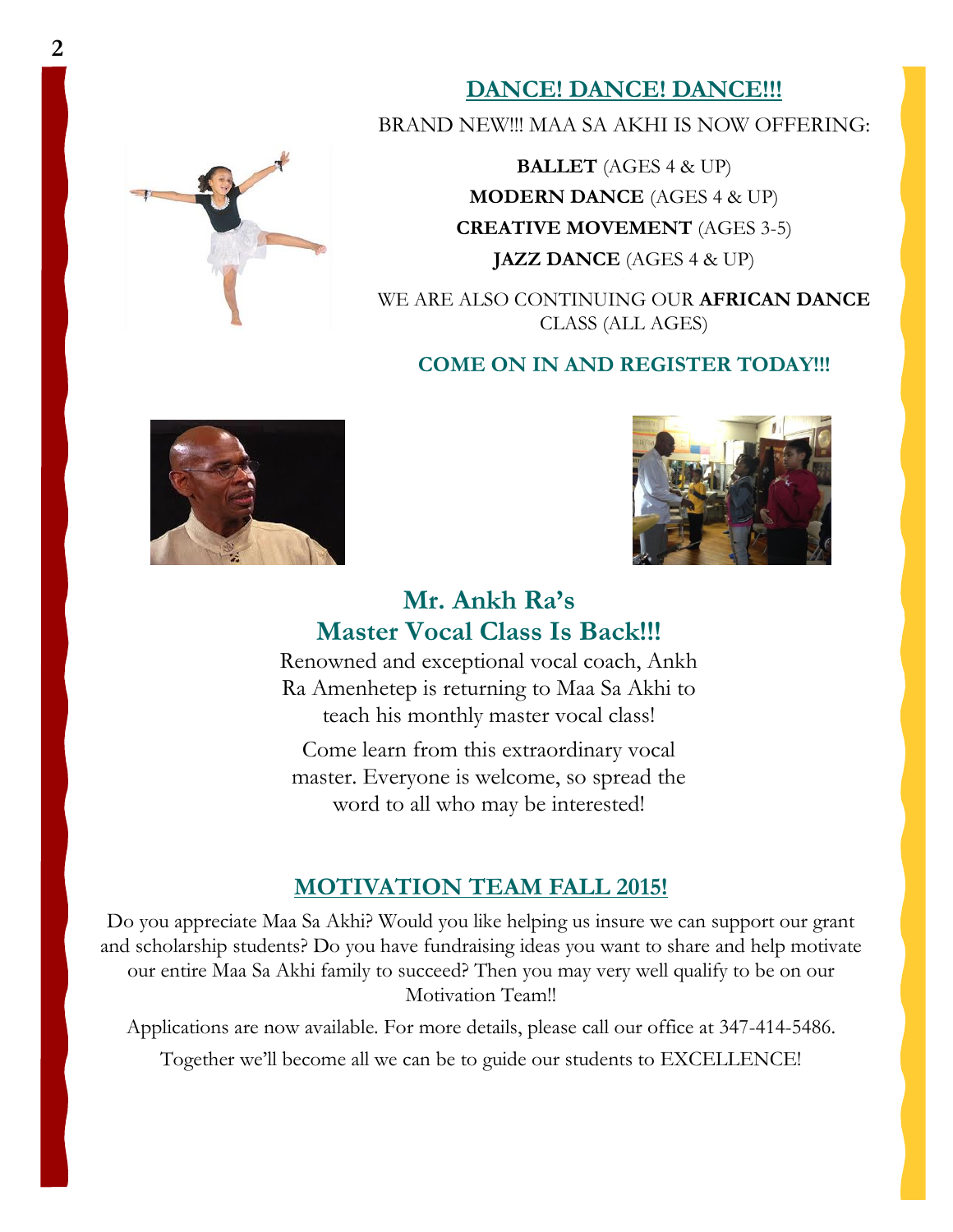#### **REMIND**

REMIND, formerly REMIND 101, is a service which allows us to keep in touch with each family via text to your cell phone. If you can't get to a computer to get informed, REMIND will get the same message to you via your cell phone. We need our parents to sign up for this program immediately!

Please be advised that you will be receiving an invitation to join REMIND. If you have not already, you will be asked to complete the sign up procedure when you register for our fall semester so that you can begin receiving our important updates and messages.

#### **Automatic Payments!!!**

Maa Sa Akhi has implemented a registration system where tuition can be paid automatically! Parents and adult students will be able to set up automatic payments, which eliminates late payments and late fees, which will be strictly enforced. This affords a more feasible, safe and secure way to pay tuition instead of having to make cash payments. Your personal and billing information will be kept safe and your receipts and payments easily accessible on your banking statements. Additionally, automatic payments will eliminate the use of paper receipts! You will definitely be doing your small part to preserve the Earth's resources.

#### **Maa Sa Akhi Yard Sale**

Maa Sa Akhi is having a yard sale! Our Motivation Team has organized a yard sale as the first fundraising event for Maa Sa Akhi's 2015-2016 semester. MAKE SURE TO CHECK OUT sale ITEMS displayed throughout Maa Sa Akhi. Have friends/family come in to take advantage of great buys ongoing! If you would like to donate additional items for the yard sale, please call our office at 347-414-5486.





## BOOM BOX for SALE!!

Panasonic Boom Box for sale for only \$50.

This stereo system has a 5 cd changer with cassette tape slots and radio tuner. And it's is MP3 capable.

Antenna and 2 large speakers included!